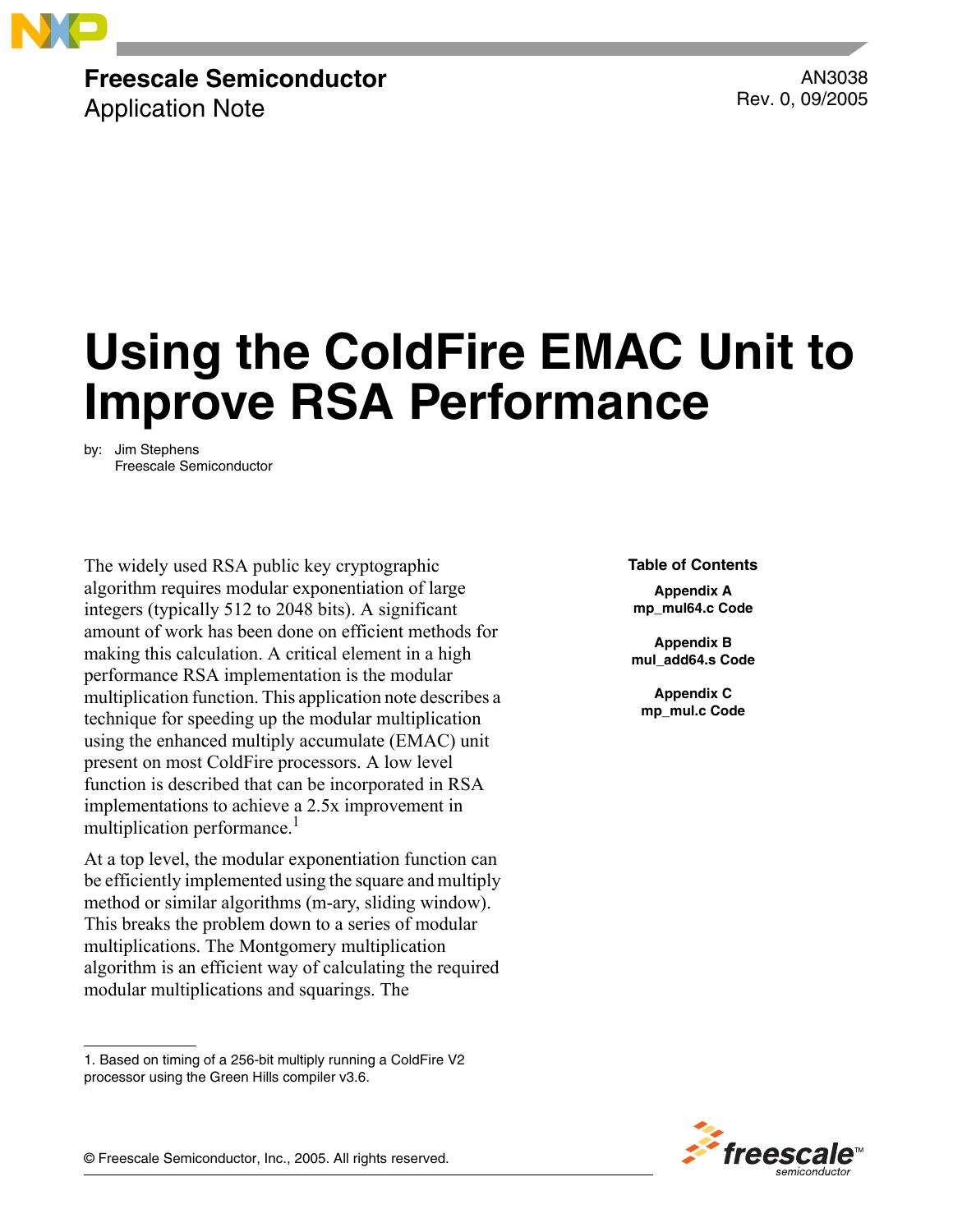

Montgomery algorithm practically eliminates the need to perform division, but still requires efficient implementation of regular multiple precision multiplication.

There are various ways to implement Montgomery multiplication. However, the performance of an implementation is mostly dependent on the low level multiplication function used to calculate and accumulate partial products. An efficient function, mul\_add64(), does a 1 by k digit multiply and addition using 64-bit digits. This function can be used in multiple precision multiplication, squaring, and reduction functions. Use of the mul\_add64() function is illustrated using a regular multiple precision multiplication function. Application to squaring and reduction is straightforward.

The core of a multiple precision multiply function that makes the calculation  $t = a * b$  is shown below. The full function is in the file mp\_mul.c.

```
for(i=size-1; i>=0; i--)
{ 
  carry = 0;for(j=size-1; j>=0; j--) { 
    z0 = (a[i] \& 0 \times f[f(f]) * (b[i] \& 0 \times f[f(f)];
    z1a = (a[i] \& 0 \times f \cup f(f) * (b[j] >> 16);
    z1b = (a[i] >> 16) * (b[i] & c(xffff);z2 = (a[i]>>16) * (b[j]>>16);
    temp = z0;temp += (ULLONG) (z1a) <<16;
    temp += (ULLONG)(z1b) <<16;<br>temp += (ULLONG)(z2) <<32;temp += (ULLONG) (z2)temp += (ULLONG) t[i+j+1] + carry;t[i+j+1] = (temp & 0xfffffffff]);
    carry = temp>>32; } 
  t[i]=carry;
} 
              Regular Multiple Precision Multiply
```
In this example, the input and output values are represented by arrays of unsigned long (32-bit) elements, with the most significant element first. The calculation is made using 32-bit digits, with the inner loop performing a full 32-bit multiply.

To improve performance, an EMAC-based multiply and add function, mul\_add64(), is used to replace the inner loop of the multiply function, as shown below. The full function is in the file mp\_mul64.c.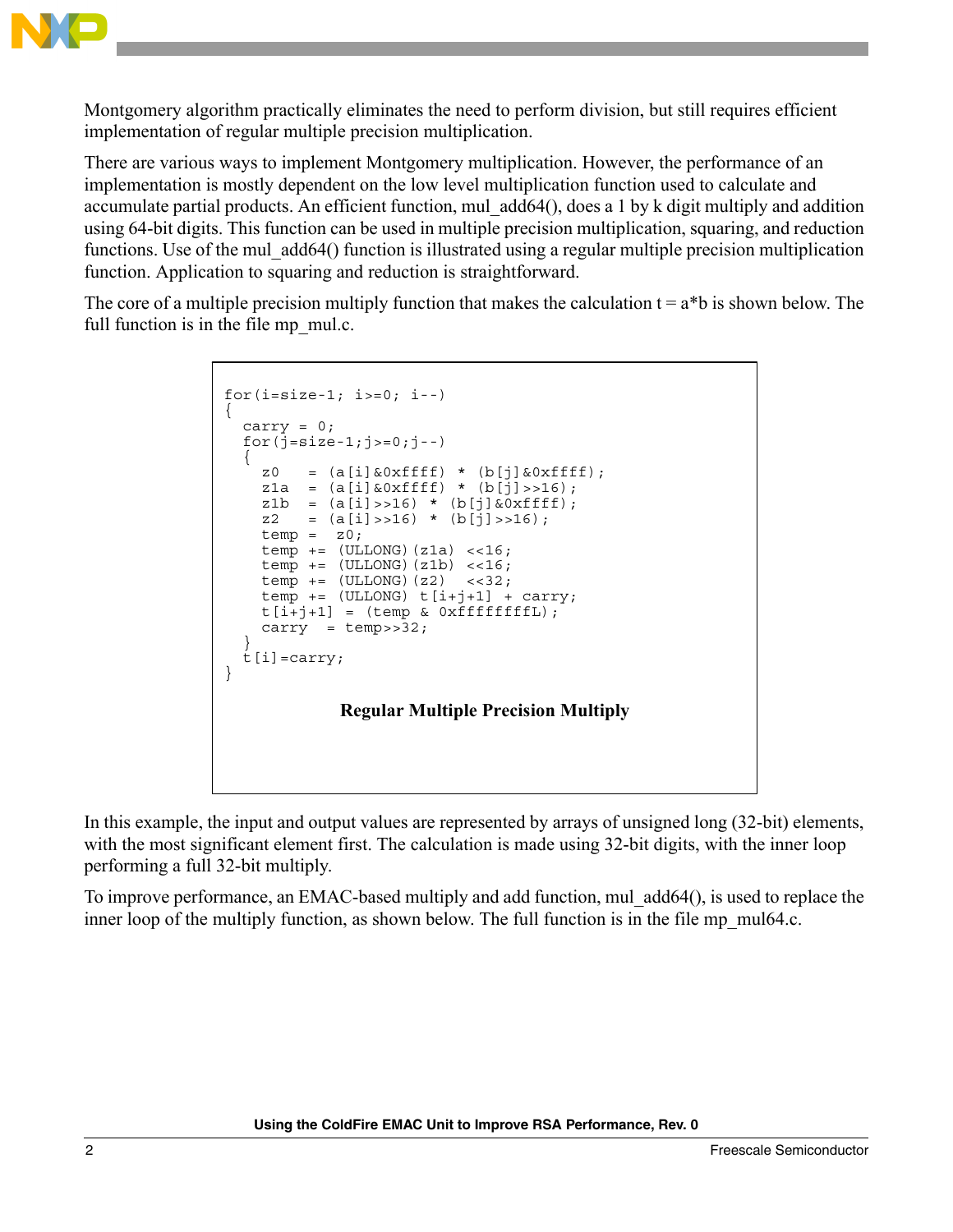

```
for(i=size-1; i>=0; i--)
{ 
  carry = 0;mul add64(\&a[i], \&b[0], size, \&carry, \&t[i+1]);t[i] = carry;
} 
           EMAC Based Multiple Precision Multiply
```
To make better use of the EMAC's capabilities, the digit size is increased to 64-bits. The input and output arrays (a, b, and t) use unsigned, long (64-bit) elements. Therefore, the value of the size input is reduced by a factor of two. The mul\_add64() function performs a series of 64-bit multiplies and adds the products, as shown in the pseudocode below.

```
For i = k-1 to 0
  {c, z} = x*y[i] + t[i] + ct[i] = zPseudocode for mul_add64()
```
Note that all values except the counter are 64-bits, and the carry (c) is both an input and an output.

The mul add64() function is implemented using the Comba method in ColdFire assembly language. All of the code inside the loop is completely unrolled. A full 64-bit multiply is implemented using 16 mac.w instructions. Using the Comba method, partial products can be accumulated directly. The only requirement to do this is an extension register to store carry bits, which the EMAC unit has. To optimize performance, instructions are scheduled such that results are not immediately read from the accumulator after a mac.w instruction. The code for this function can be found in the file mul add64.s.

Benchmark tests show that a multiple precision multiply using the mul\_add64() function is more than twice as fast as the 32-bit C implementation. This can be attributed to using the Comba method to take advantage of the ColdFire EMAC unit features. The mul\_add64() function can be used directly or as a reference for developers of high performance RSA implementations on ColdFire processors.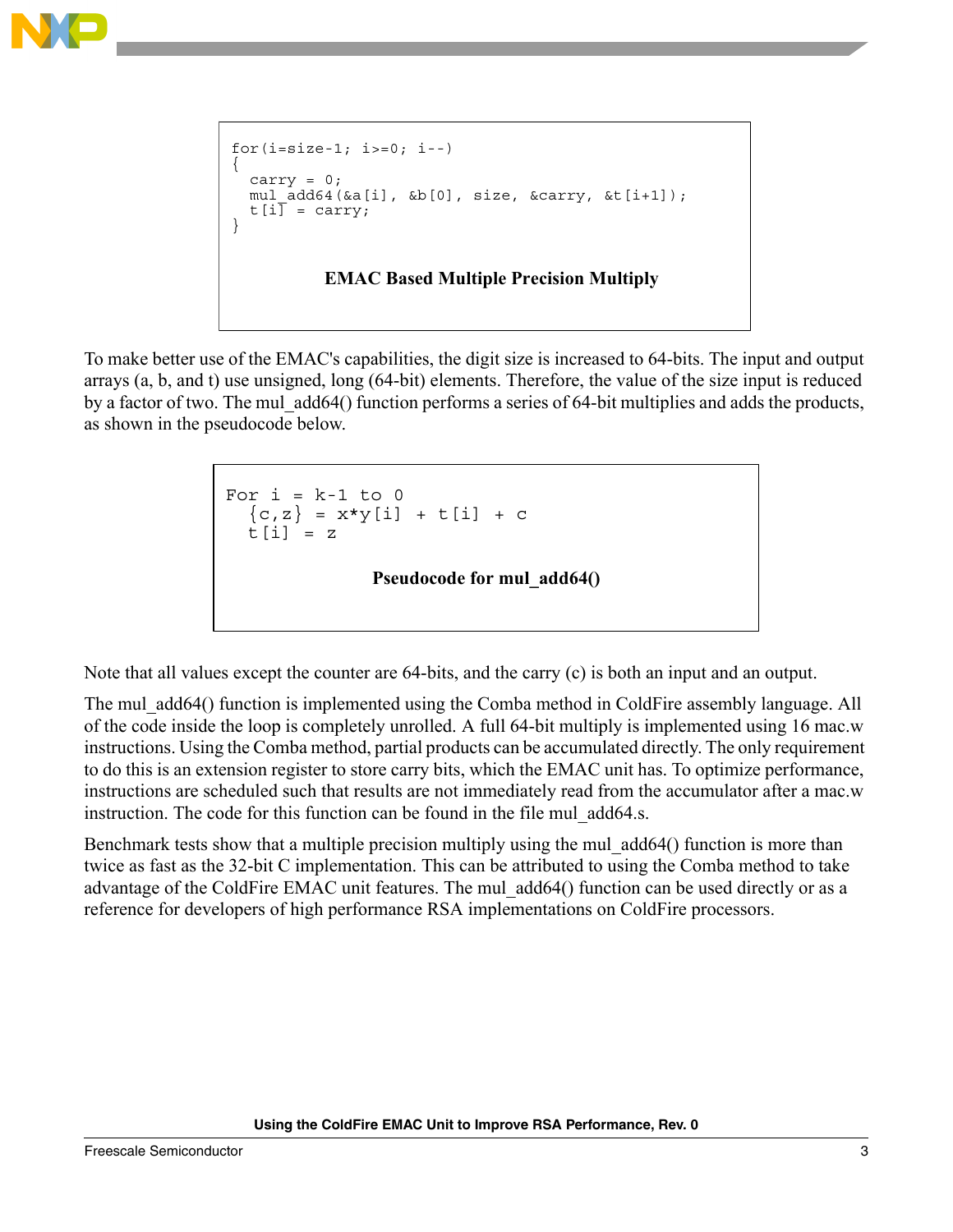

#### **References**

- 1. C. Koc, "High-Speed RSA Implementation," RSA Laboratories, 1994
- 2. C. Koc, T. Acar, B. Kaliski, "Analyzing and Comparing Montgomery Multiplication Algorithms," IEEE Micro, 1996
- 3. P. Comba, "Exponentiation Cryptosystems on the IBM PC," IBM Systems Journal, 1990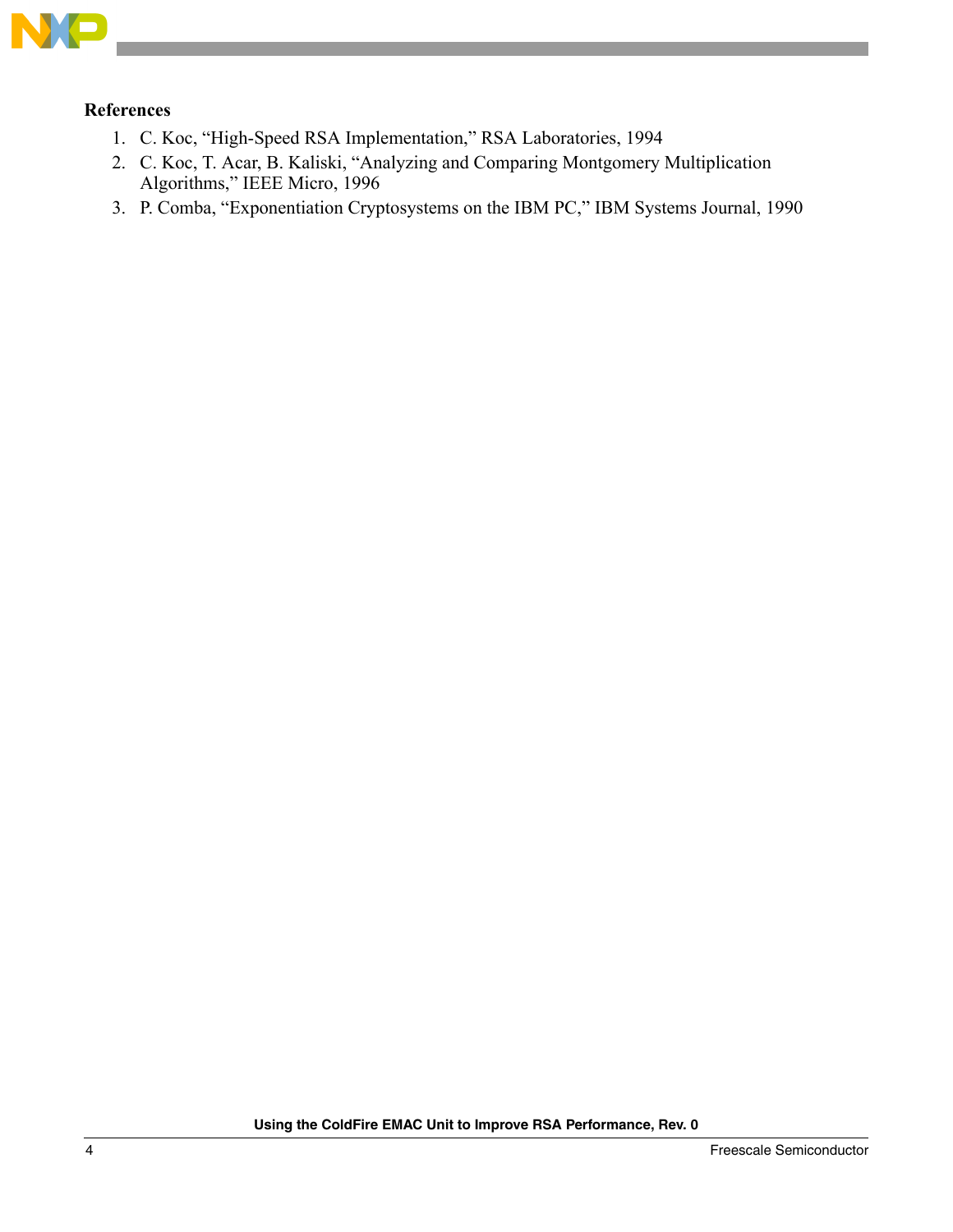

### <span id="page-4-0"></span>**Appendix A mp\_mul64.c Code**

```
/*
     mp_mul64.c
    multiple precision multiply using mul_add64 function
    t = a * b The size input is the length of a and b which have
     64-bit elements. Data is most significant element first. 
*/
#define ULONG unsigned long
#define ULLONG unsigned long long
void mul_add64(ULLONG *x, ULLONG y[], int k, ULLONG *c, ULLONG t[]);
void mp_mul64(ULLONG a[],
                ULLONG b[],
                ULLONG t[], 
                int size)
{
  int i;
ULLONG carry;
  for(i = size; i < size*2; i++) {
    t[i] = 0; }
 for(i=size-1; i>=0; i--) {
    carry = 0;
    mul_add64(&a[i],&b[0],size,&carry,&t[i+1]);
    t[i] = carry;
   } 
}
```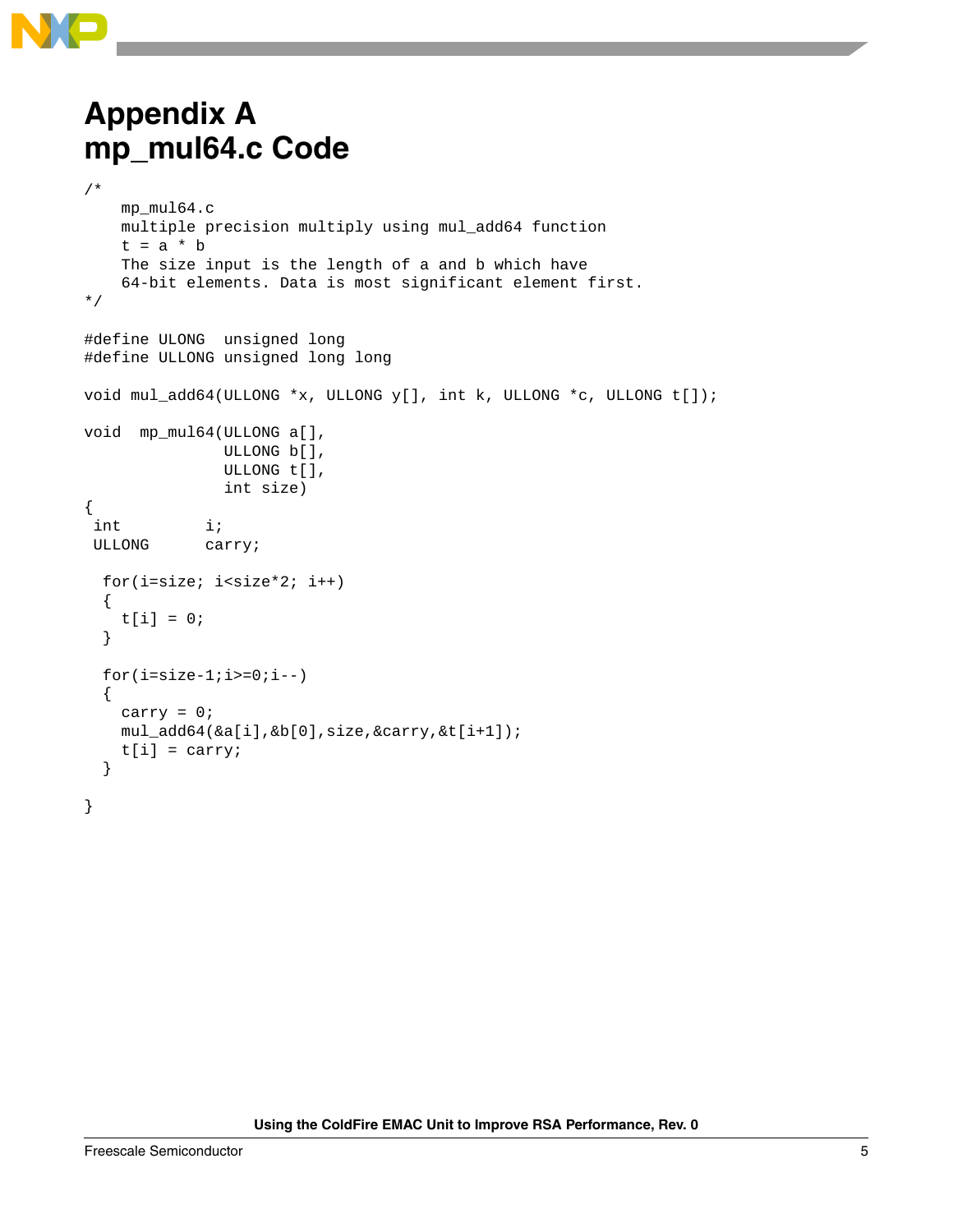

### <span id="page-5-0"></span>**Appendix B mul\_add64.s Assembly File**

```
; mul_add64.s
; Multiply and add function with 64 bit values. 
; ColdFire assembly implementation using the EMAC and the
; Comba method. This function assumes k > 0
;
; void mul_add64(ULLONG *x, ULLONG y[], int k, ULLONG *c, ULLONG t[])
; 8 12 16 20 24
; For i = k-1 to 0
; {c, z} = x*y[i] + t[i] + c; t[i] = z;
; {a0, a1} = x; {a2, a3} = y; \{d0, d1\} = c; \{d2, d3\} = z; a5 = scratch ptr
; a6 = frame ptr; d4,d5,d6 = scratch data reg
; d7 = 16 (for shifts)
   .globl mul_add64
mul_add64:
   link.w %a6,#-40
   movem.l %d2-%d7/%a2-%a5,(%sp)
  moveq #0x40,%d6 ; unsigned integer mode
   move.l %d6,%macsr
  movclr.1 %acc0,%d6 \qquad \qquad ; clear acc and ext
   movclr.l %acc1,%d6 
  moveq #16,%d7 ; d7 used for shifts
  move.1 8(%a6),%a5 ; load x {a0,a1}
   move.l (%a5)+,%a0
   move.l (%a5),%a1
  move.1 16(%a6),%d5 ; d5 = k
   subq.l #1,%d5 ; d5 = k-1
  lsl.l #3, *d5 ; d5 = 8*(k-1)add.l \&d5,12(\&d6) ; y_{ptr} = \&y[k-1]add.1 \daggerd5,24(\daggera6) ; t_ptr = \text{kt}[k-1]move.1 20(%a6),%a5 ; load c (moved to z in loop)
   move.l (%a5)+,%d0
   move.l (%a5),%d1
loop:
  move.1 12(%a6),%a5 ; load y[i] \{a2, a3\}move.1 (% )+, % a2 move.l (%a5),%a3
   moveq #8,%d5
```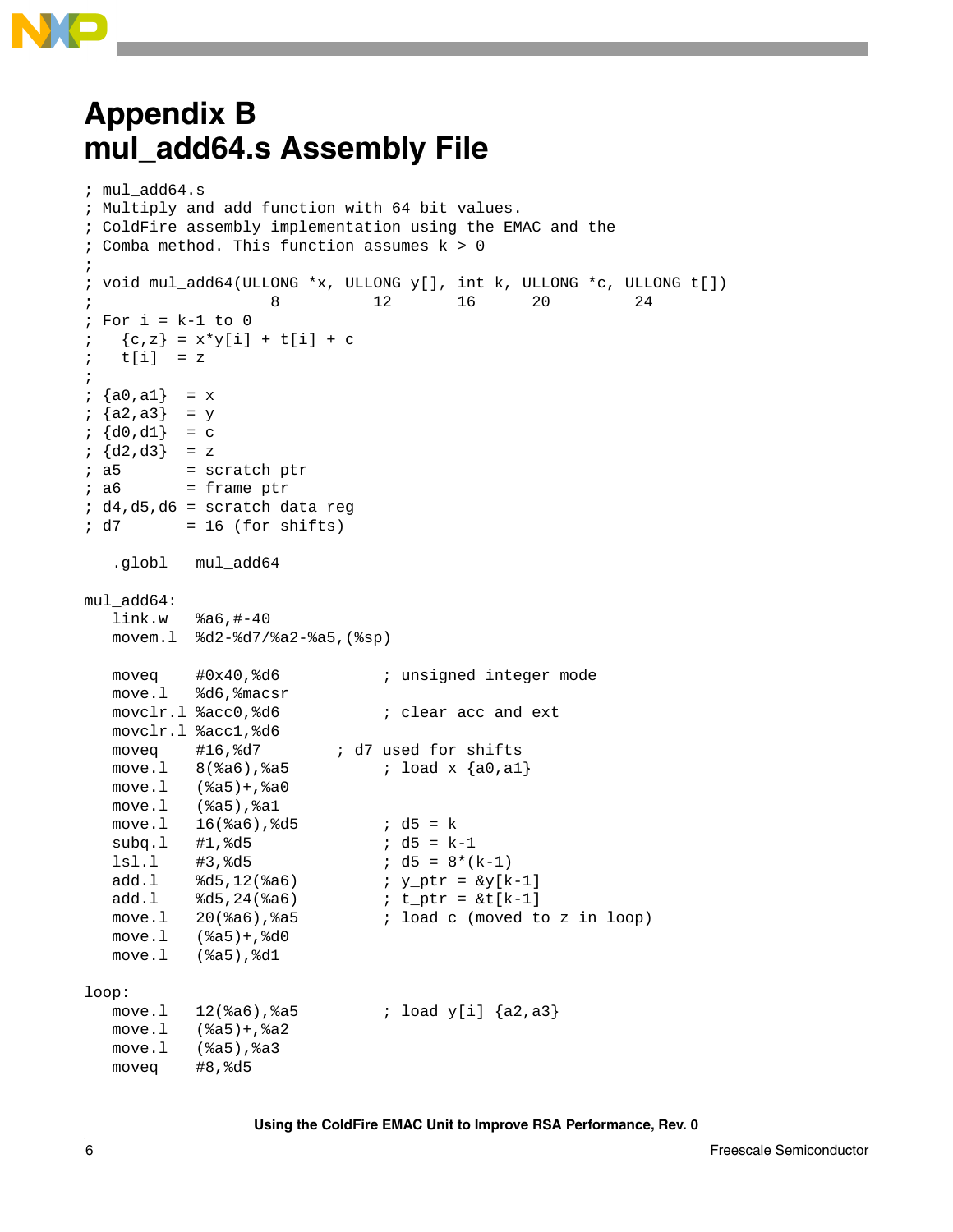

```
sub.1 %d5,12(%a6) ; y_ptr--
 mac.w %a1.l,%a3.l ; x1*y1
move.1 %d0,%d2 ; move c to z
 move.l %d1,%d3
clr.1 %d0 ; clear c
 clr.l %d1
 movclr.l %acc0,%d6 ; d6 = {z2,z1}
mac.w %a1.1,%a3.u ; x1*y2
 mac.w %a1.u,%a3.l ; x2*y1
add.1 \frac{1}{66}, \frac{1}{63} \frac{1}{10} \frac{1}{10} \frac{1}{10} \frac{1}{10} \frac{1}{10} \frac{1}{10} \frac{1}{10} \frac{1}{10} \frac{1}{10} \frac{1}{10} \frac{1}{10} \frac{1}{10} \frac{1}{10} \frac{1}{10} \frac{1}{10} \frac{1}{10} \frac{1}{10} \frac{1 clr.l %d5 
 addx.l %d5,%d2 ; d2 += carry
 addx.l %d5,%d1 ; d1 = carry
 move.l %accext01,%d4 
movclr.l % \frac{1}{2} % \frac{1}{2} % \frac{1}{2} % \frac{1}{2} % \frac{1}{2} d4: d5 = {z4, z3, z2} mac.w %a1.l,%a2.l ; x1*y3 
mac.w %a1.u,%a3.u ; x2*y2
 mac.w %a0.l,%a3.l; x3*y1 
move.1 %d5,%d6 ; add col 2
lsl.l %d7,%d4 ; d4 = {z4,0}
lsr.l %d7,%d5 ; d5 = {0, z3}lsl.l sd7, sd6 ; d6 = {z2,0}add.l \&d4, \&d5 ; d5 = {z4,z3}
add.l \{6, 8d3 ; d3 += \{z2, 0\}addx.1 d5, d2 ; d2 += {z4, z3} + carry
 clr.l %d6
addx.1 %d6,%d1 ; d1 += carry
 move.l %accext01,%d4 
movclr.l @acc0, %d5 ; d4: d5 = \{z4, z3, z2\}mac.w %a1.1,%a2.u ; x1*y4
 mac.w %a1.u,%a2.l ; x2*y3 
 mac.w %a0.l,%a3.u; x3*y2 
 mac.w %a0.u,%a3.l; x4*y1 
add.1 d3, d2 = \{z3, z2\} (add col3)
addx.1 d4, d1 ; d1 += {0, z4} move.l %accext01,%d4 
movclr.l % \frac{1}{2} % \frac{1}{2} % \frac{1}{2} % \frac{1}{2} % \frac{1}{2} % \frac{1}{2} % \frac{1}{2} % \frac{1}{2} % \frac{1}{2} % \frac{1}{2} % \frac{1}{2} % \frac{1}{2} % \frac{1}{2} % \frac{1}{2} % \frac{1}{2} % \frac{1}{2} % \frac{1}{2} % \frac{1}{2} % \frac{1}{2} % \mac.w %a1.u,%a2.u ; x2*y4
 mac.w %a0.l,%a2.l ; x3*y3 
 mac.w %a0.u,%a3.u; x4*y2 
move.1 %d5,%d6 ; add col 4
lsl.l sd7, sd4 ; d4 = \{c2,0\}lsr.l %d7,%d5 ; d5 = {0, c1}lsl.l sd7, sd6 ; d6 = {z4,0}add.l \{c2, c1\}add.l \&d6, \&d2 \quad \qquad ; \ d2 \leftarrow \{z4,0\}addx.1 d5, d1 ; d1 += {c2, c1} + carry
addx.1 %d0,%d0 <br> ; d0 = carry
 move.l %accext01,%d4 
movclr.l @acc0, %d5 ; d4: d5 = {c3, c2, c1}mac.w %a0.1,%a2.u ; x3*y4
 mac.w %a0.u,%a2.l ; x4*y3 
add.1 d_5, d_1 ; d1 += {c_2, c_1} (add col 5)
```
**Using the ColdFire EMAC Unit to Improve RSA Performance, Rev. 0**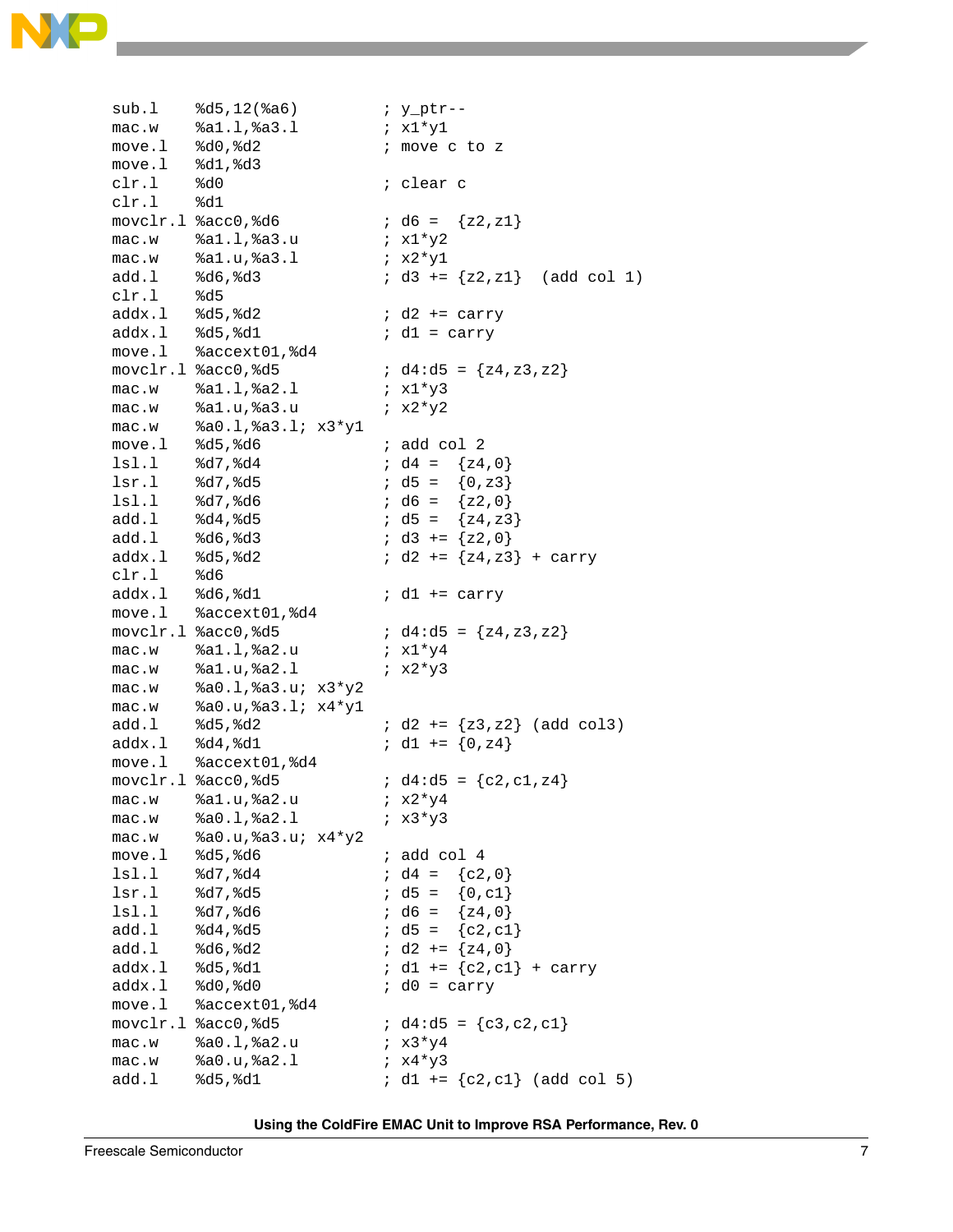

| $addx.1$ $\dagger$ d4, $\dagger$ d0 |                                            | ; d0 += $\{0, c3\}$           |
|-------------------------------------|--------------------------------------------|-------------------------------|
|                                     | move.1 %accext01,%d4<br>movclr.1 %acc0,%d5 |                               |
|                                     |                                            | ; $d4: d5 = {c4, c3, c2}$     |
|                                     | $mac.w$ $%a0.u$ , $a2.u$                   | $ix 4* y4$                    |
| move.1 %d5,%d6                      |                                            | $:$ add col 6                 |
| lsl.1 %d7,%d4                       |                                            | $; d4 = \{c4, 0\}$            |
| lsr.1 %d7,%d5                       |                                            | $id5 = \{0, c3\}$             |
| lsl.l                               | %d7,%d6                                    | $; d6 = \{c2, 0\}$            |
| add.l                               | %d4,%d5                                    | ; $d5 = \{c4, c3\}$           |
| add.l                               | 646,61                                     | ; d1 += $\{c2, 0\}$           |
| addx.1 %d5,%d0                      |                                            | ; d0 += $\{c4, c3\}$          |
|                                     | movclr.1 %acc0,%d5                         | $; d5 = {c4, c3} (add col 7)$ |
| add.1 %d5,%d0                       |                                            | ; d0 += $\{c4, c3\}$          |
|                                     | move.1 24(%a6),%a5                         | $i$ a5 = t_ptr                |
|                                     | add.1 4(%a5),%d3                           | ; add t[i]                    |
|                                     | move.1 (%a5), %d5                          |                               |
| addx.1 %d5,%d2                      |                                            |                               |
| $\texttt{clr.l}$                    | %d5                                        |                               |
| addx.l                              | %d5,%d1                                    |                               |
| addx.1 %d5,%d0                      |                                            |                               |
|                                     | $move.1$ $d2, (a5)$                        | ; $t[i] = z$                  |
| move.1                              | 8d3, 4(8a5)                                |                               |
| $subq.1$ #8, $subq.5$               |                                            | $; t ptr--$                   |
|                                     | move.1 %a5,24(%a6)                         |                               |
| moveq                               | #1,%d5                                     |                               |
| sub.l                               | 8d5, 16(8a6)                               | $k -$                         |
| bne.w                               | loop                                       | ; loop k times                |
|                                     |                                            |                               |
| move.l                              | $20(8a6)$ , $8a5$                          | ; store c                     |
| move.l                              | $8d0,$ ( $8a5$ ) +                         |                               |
| move.l                              | $8d1,$ ( $8a5$ )                           |                               |
|                                     |                                            |                               |
| movem.l                             | (%sp),%d2-%d7/%a2-%a5                      |                               |
| unlk                                | 8a6                                        |                               |
| rts                                 |                                            |                               |
|                                     |                                            |                               |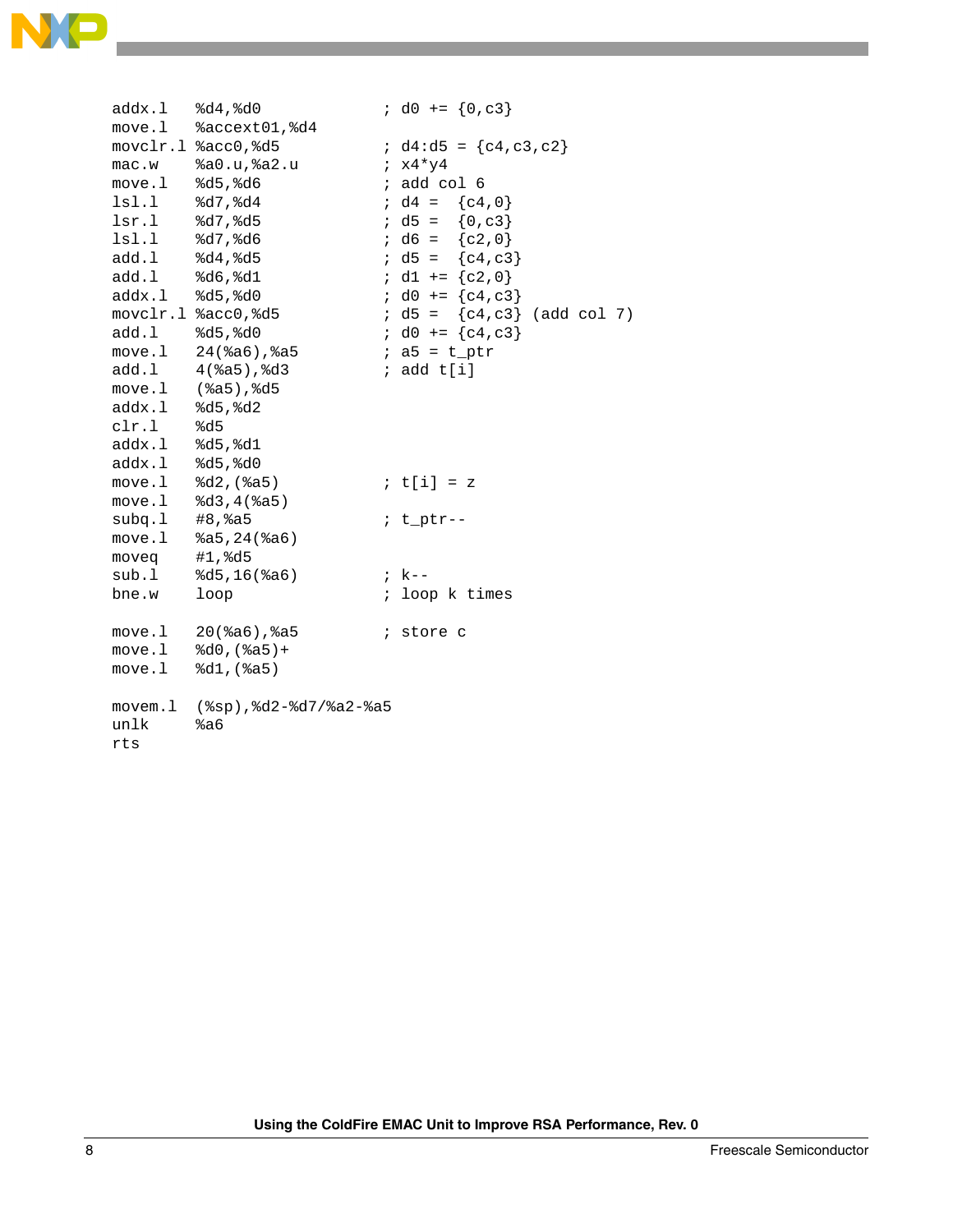

### <span id="page-8-0"></span>**Appendix C mp\_mul.c Code**

```
/*
    mp_mul.c
    multiple precision multiply using long data type
    t = a * b The size input is the length of a and b.
    Data is most significant element first. 
*/
#define ULONG unsigned long
#define ULLONG unsigned long long
void mp_mul(ULONG a[],
             ULONG b[],
              ULONG t[], 
              int size)
{
  int i,j,k;
ULONG carry;
 ULONG z0, z1a, z1b, z2iULLONG temp;
   for(k=size; k<size*2; k++)
   {
    t[k] = 0; }
  for(i=size-1;i>=0;i--)
   {
    carry = 0;for(j=size-1; j>=0; j--)
     {
     z0 = (a[i]&0xffff) * (b[j]&0xffff);z1a = (a[i]&0xffff) * (b[j]>16);z1b = (a[i]>>16) * (b[j]&0xffff);z2 = (a[i]>>16) * (b[j]>>16);temp = z0;temp += (ULLONG)(z1a) <<16;
     temp += (ULLONG)(z1b) <<16;
     temp += (ULLONG)(z2) <<32;
     temp += (ULLONG) t[i+j+1] + carry;t[i+j+1] = (temp & 0xfffffffff);
     carry = temp>>32;
     }
     t[i]=carry;
   } 
}
```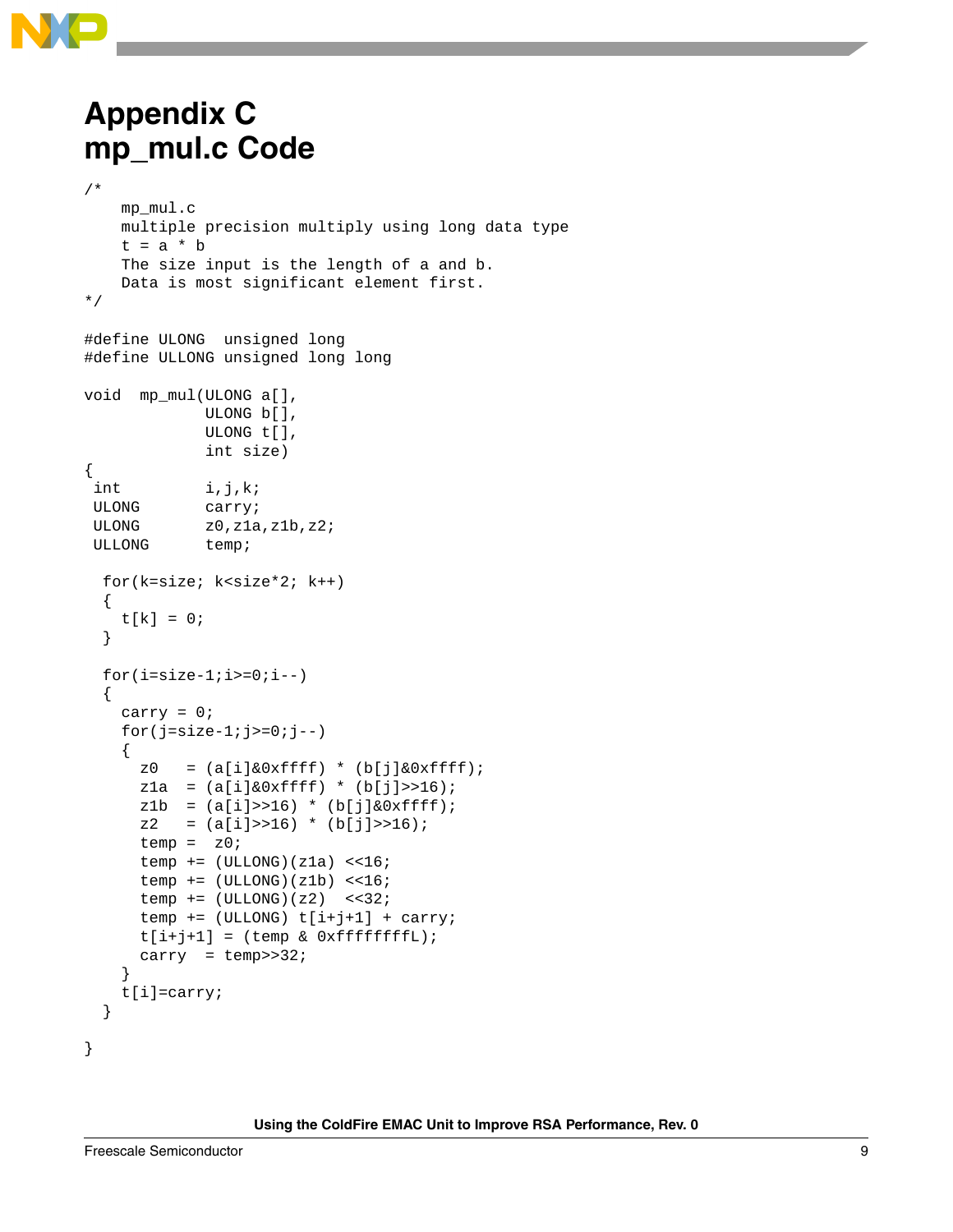

**This page intentionally left blank.**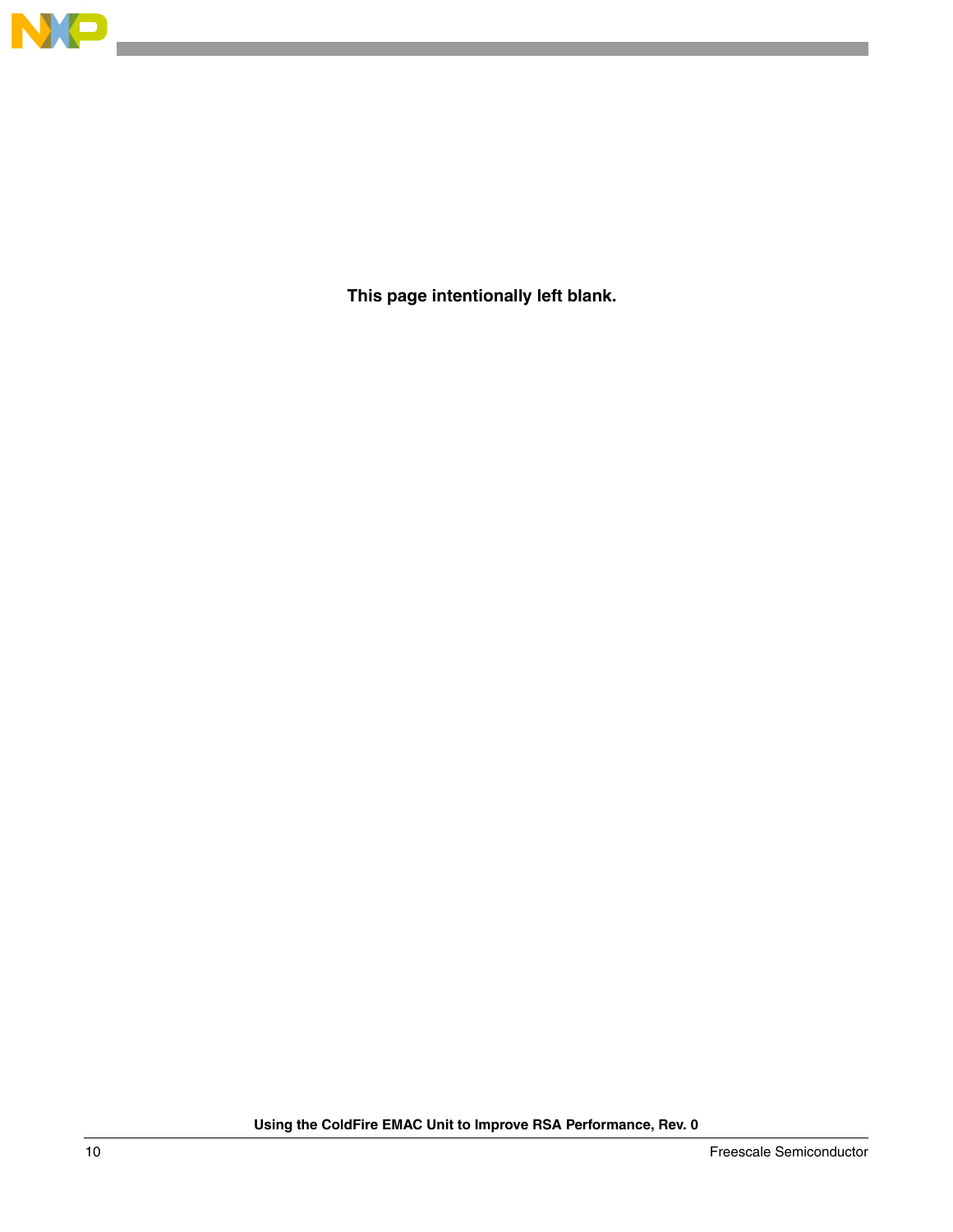

 $\overline{\phantom{a}}$ 

**This page intentionally left blank.**

**Using the ColdFire EMAC Unit to Improve RSA Performance, Rev. 0**